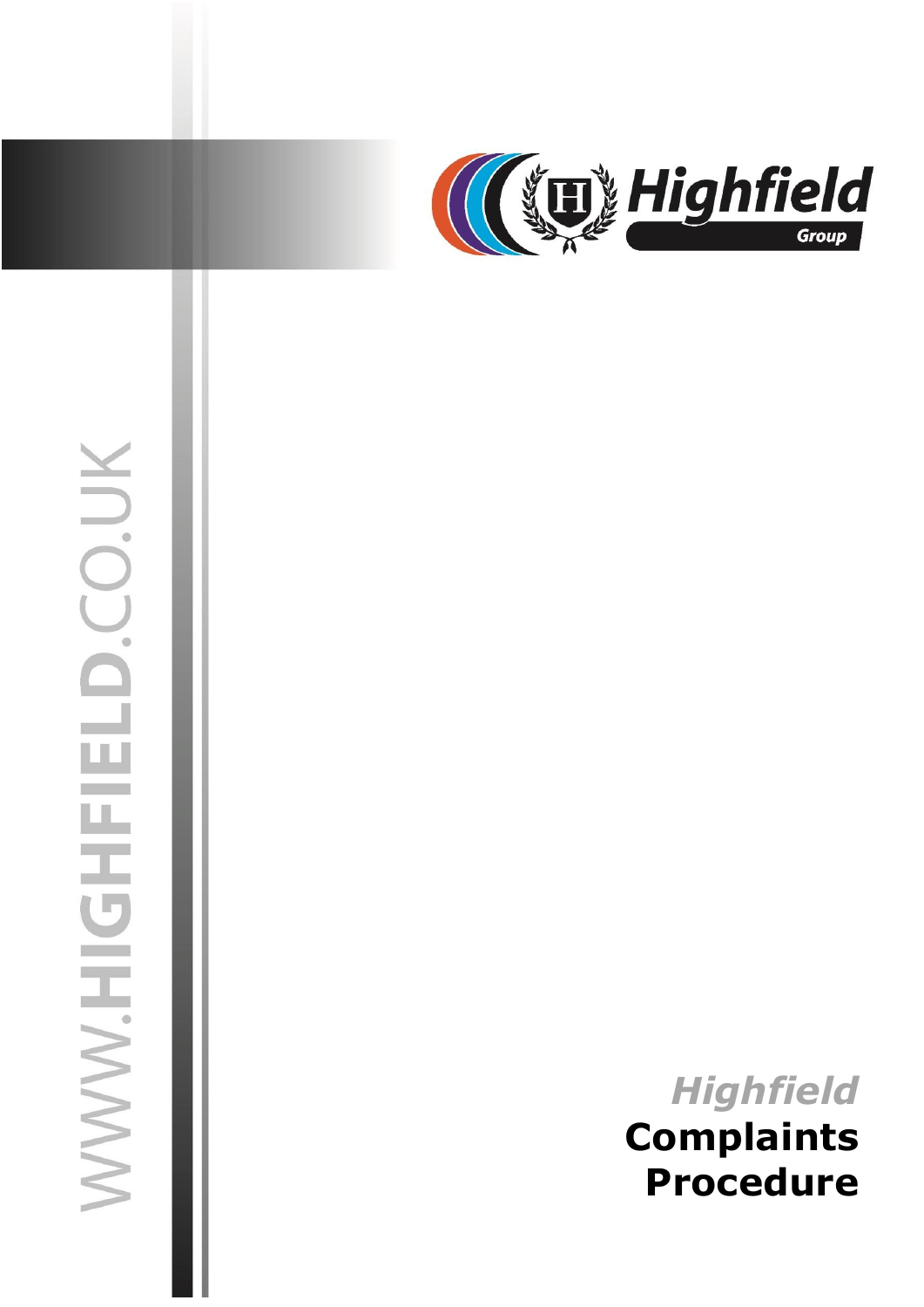

# 1. **Introduction**

- 1.1 This document sets out the Highfield Complaints Procedure and applies to Highfield Approved Centres as well as training providers and other organisations Highfield may work with for the provision of End Point Assessment services ("EPA"). For ease of reference, all hereafter, are collectively referred to as "Centres".
- 1.2 This procedure applies to Highfield learners and apprentices. For ease of reference, all hereafter, are collectively referred to as "learners".
- 1.3 Highfield value all the Centres delivering our qualifications and the learners who undertake them. Our aim every day is to exceed the expectations of our customers.
- 1.4 Highfield are confident of providing a high-quality service and would be extremely disappointed if this is not the case.
- 1.5 Therefore, it is important should you feel you have encountered a level of service that is below both yours and our expectations that you raise concerns you may have with us immediately so that we may address them and learn lessons.

# 2. **Scope**

- 2.1 This procedure covers complaints that learners, members of the public, tutors/assessors or Centres may wish to make in relation to the qualifications and associated services offered by Highfield.
- 2.2 It is not to be used to cover appeals in relation to decisions made by Highfield. These areas are covered by the Highfield Appeals Procedure. Should a complaint be submitted which is in fact an enquiry or an appeal we will respond to inform the relevant party that the issue is being considered, where appropriate, in accordance our Appeals Procedure.
- 2.3 If you are unhappy about the way an examination or assessment was delivered and conducted and you suspect malpractice or maladministration may have occurred, you should send your concern to Highfield in accordance with the arrangements in the Highfield Maladministration and Malpractice Policy.
- 2.4 If the Centre raises a complaint but then terminates its agreement with Highfield prior to the resolution of that complaint, Highfield will conclude the complaint using the evidence it has available and will not be obliged to communicate the outcome of such investigation to the Centre. Highfield will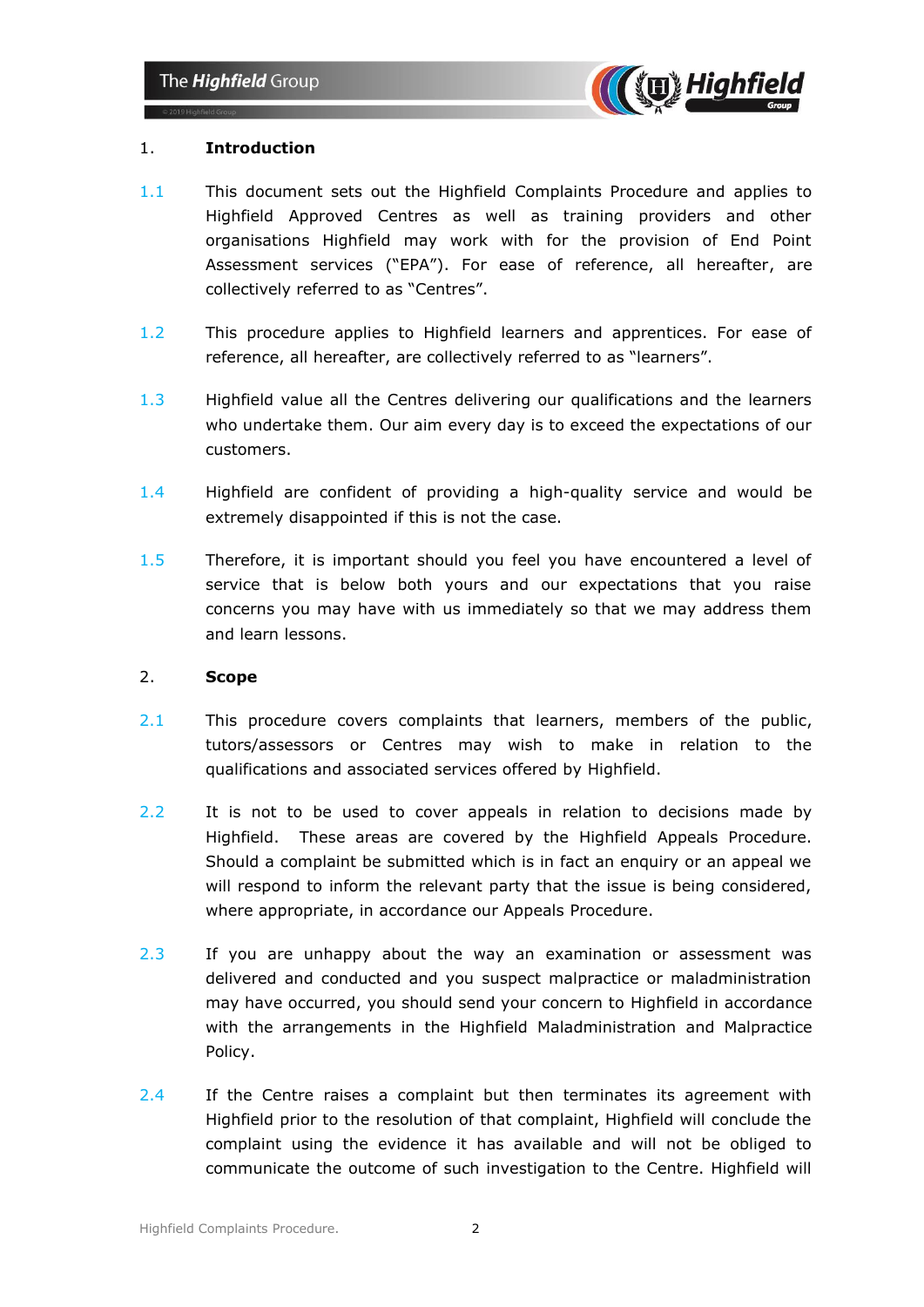

not be obliged to consider a complaint raised by the Centre following the Centre terminating is agreement with Highfield.

# 3. **Centre's Responsibility**

3.1 Centres should take all responsible steps to ensure that their staff involved in the management, assessment and quality assurance of Highfield qualifications, and your learners are aware of the contents of this procedure. Centres should also ensure that it has a complaint handling procedure and appeal process in place to deal with complaints from learners about the services provided by your Centre. If an individual is unhappy about a service or activity being delivered by a Centre, they must first of all go through the Centre's complaints process before bringing the matter to Highfield.

# 4. **Review Arrangements**

4.1 Highfield will review the procedure and its associated procedures annually as part of our self-evaluation arrangements and revise it as and when necessary in response to customer, learner or regulatory feedback (for example, to align with any appeals and complaints process established by the Regulators) and any trends that may emerge in the subject matter of complaints received.

# 5. **How should I Complain?**

- 5.1 All Highfield employees have been trained to help customers and they all like to help, so you should first try to resolve any problem at the earliest opportunity by speaking with your Account Manager.
- 5.2 If your Account Manager cannot help or you wish to speak to someone else, you can ask to speak to a Manager within Highfield's Centre Support and Compliance team.
- 5.3 If this is not possible, or if you are not satisfied with the help provided, please send a written complaint, within 1 calendar month of the event you are complaining about and address it to the Centre Support and Compliance team at the contact details outlined at the end of the procedure.
- 5.4 Learners and/or members of the public who wish to complain about a level of service provided by the Centre at which they have taken a Highfield qualification or apprenticeship should have exhausted their Centre's own complaints process before bringing the complaint to Highfield. However, learners can make the complaint directly to Highfield in exceptional circumstances where they feel there was a significant breach by the Centre of our various procedures.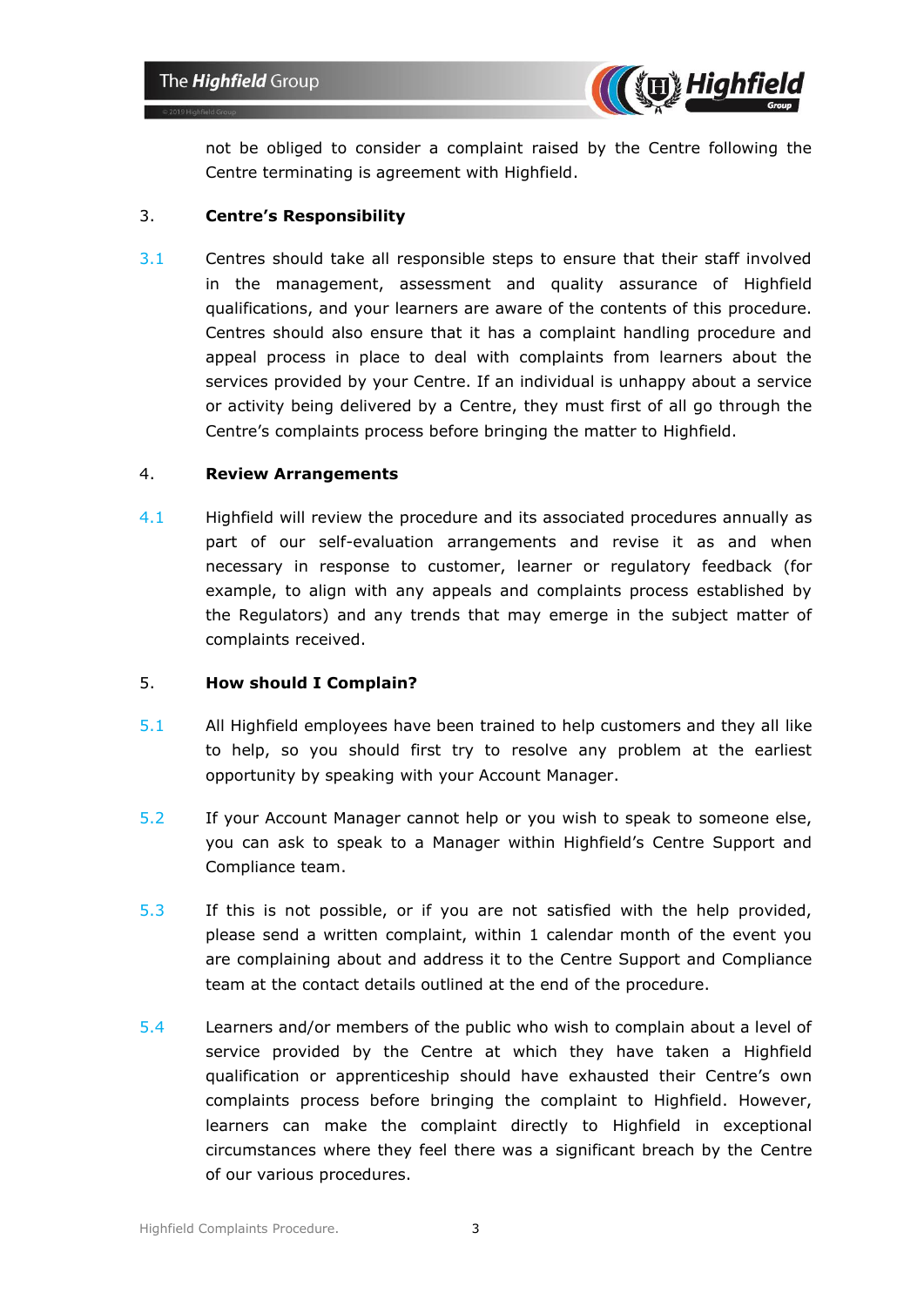

# 6. **If I Complain, what details do I have to give?**

- 6.1 When you contact us, please give us your full name, contact details including a daytime telephone number together with:
	- 6.1.1 a full description of your complaint (including the subject matter and dates and times if known);
	- 6.1.2 any names of the people you have dealt with so far; and
	- 6.1.3 Any and all evidence that supports your complaint.

# 7. **Complaints Brought to Highfield's attention by the Qualification Regulators**

7.1 Where the Qualification Regulators or other external authorities notify Highfield about failures that have been discovered in the assessment process or other activities of another Awarding Organisation, these will be reviewed in the same manner as other external complaints in accordance with the procedures below to ascertain if the same issue could affect Highfield qualifications.

# 8. **Confidentiality and Whistleblowing**

- 8.1 Sometimes a complainant will wish to remain anonymous. However, it is always preferable to reveal your identity and contact details to us. If you are concerned about possible adverse consequences, please inform us that you do not wish for us to divulge your identity. If it helps to reassure you on this point, we can confirm that we are not obliged (as recommended by the Qualification Regulators) to disclose information if to do so would be a breach of confidentiality and/or any other legal duty.
- 8.2 While we are prepared to investigate issues, which are reported to us anonymously and/or by whistle-blowers we shall always try to confirm an allegation by means of a separate investigation before taking up the matter with those the complaint/allegation relates.

# 9. **What will happen to my Complaint?**

- 9.1 We will normally acknowledge receipt of your complaint within 3 working days, letting you know who is investigating your complaint.
- 9.2 We aim to investigate the complaint within 10 working days. If your complaint is more complex, we may extend this time at our discretion. We may contact you within this period to seek further information or clarification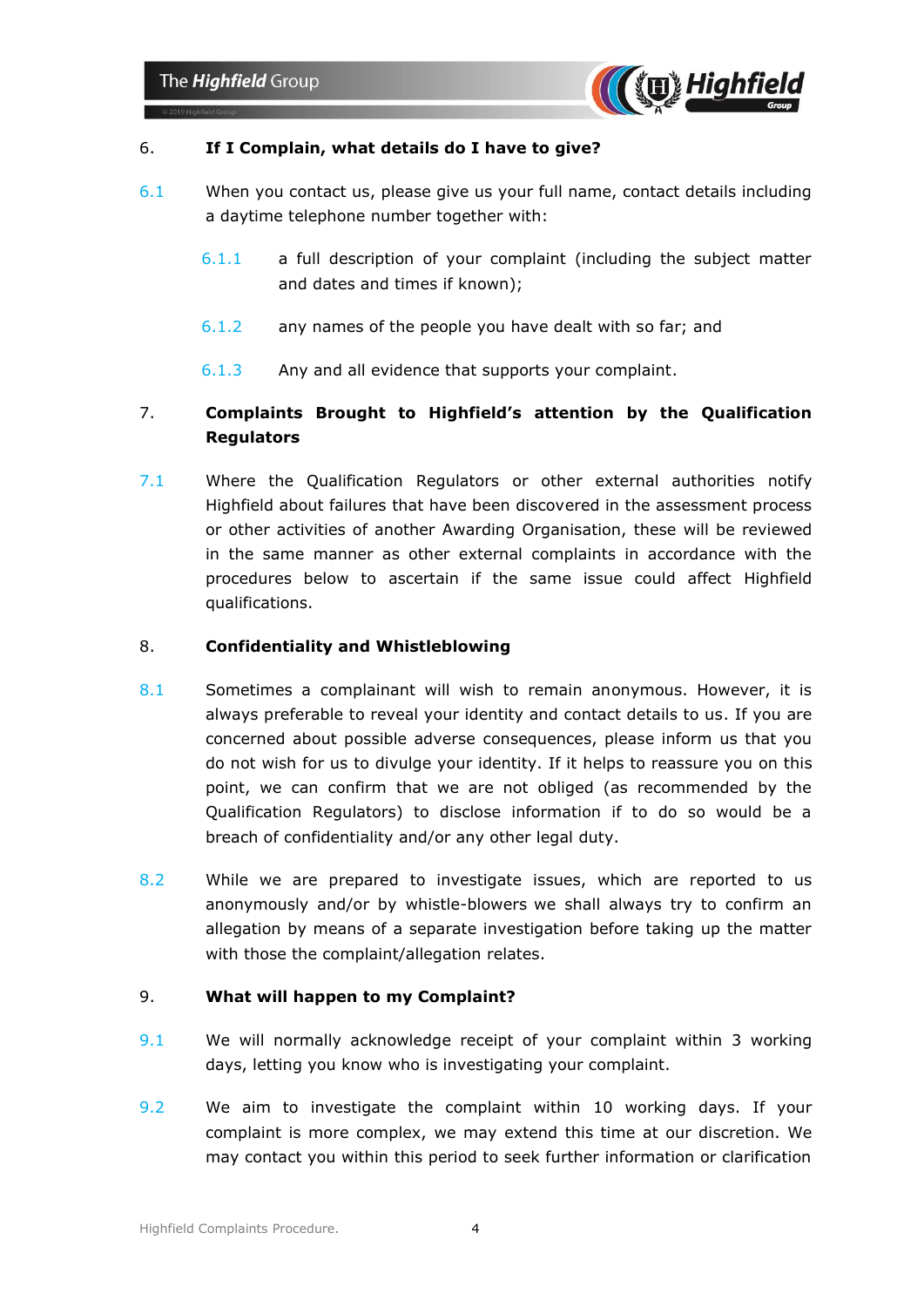

(in some instances we may recommend a meeting). At the end of the investigation, we shall write/email to inform you of our decision.

- 9.3 Highfield may choose not to consider a complaint that has not been made within the timeframe set out in 5.3 above, to be determined at Highfield's absolute discretion.
- 9.4 In the event that Highfield receives a complaint during the course of an investigation, Highfield reserves the right to delay hearing the complaint until the outcome of the investigation is known.

# 10. **Successful Complaints and/or Issues Brought to our Attention by the Qualification Regulators**

- 10.1 If any part of your complaint is upheld Highfield will of course respond to the complainant accordingly and give due consideration to how we can improve our service and arrangements. For example, by reviewing our procedures to assess the impact on our qualification development, delivery or awarding arrangements and assessment process (if relevant) or arranging for staff training. In extreme circumstances, internal disciplinary procedures may be exercised where the performance or behaviour of our employee(s) is deemed inappropriate.
- 10.2 In situations where a complaint has been successful, or where an investigation following notification from the Qualification Regulators indicates a failure in our processes, Highfield will give due consideration to the outcome and will take appropriate actions such as:
	- 10.2.1 identify any other learner/Centre who has been affected by that failure;
	- 10.2.2 correct, or where it cannot be corrected, mitigate as far as possible the effect of the failure;
	- 10.2.3 ensure that the failure does not recur in the future; and
	- 10.2.4 apply sanctions and actions to the relevant Centre(s) if a failure has occurred in the arrangements of the Centre(s).

# 11. **Scottish Public Service Ombudsman**

11.1 In Scotland, if you have taken your qualification at a local authority Centre or a college, you have the legal right to be able to complain to the SPSO (Scottish Public Service Ombudsman) once all other/relevant complaint processes have been followed.